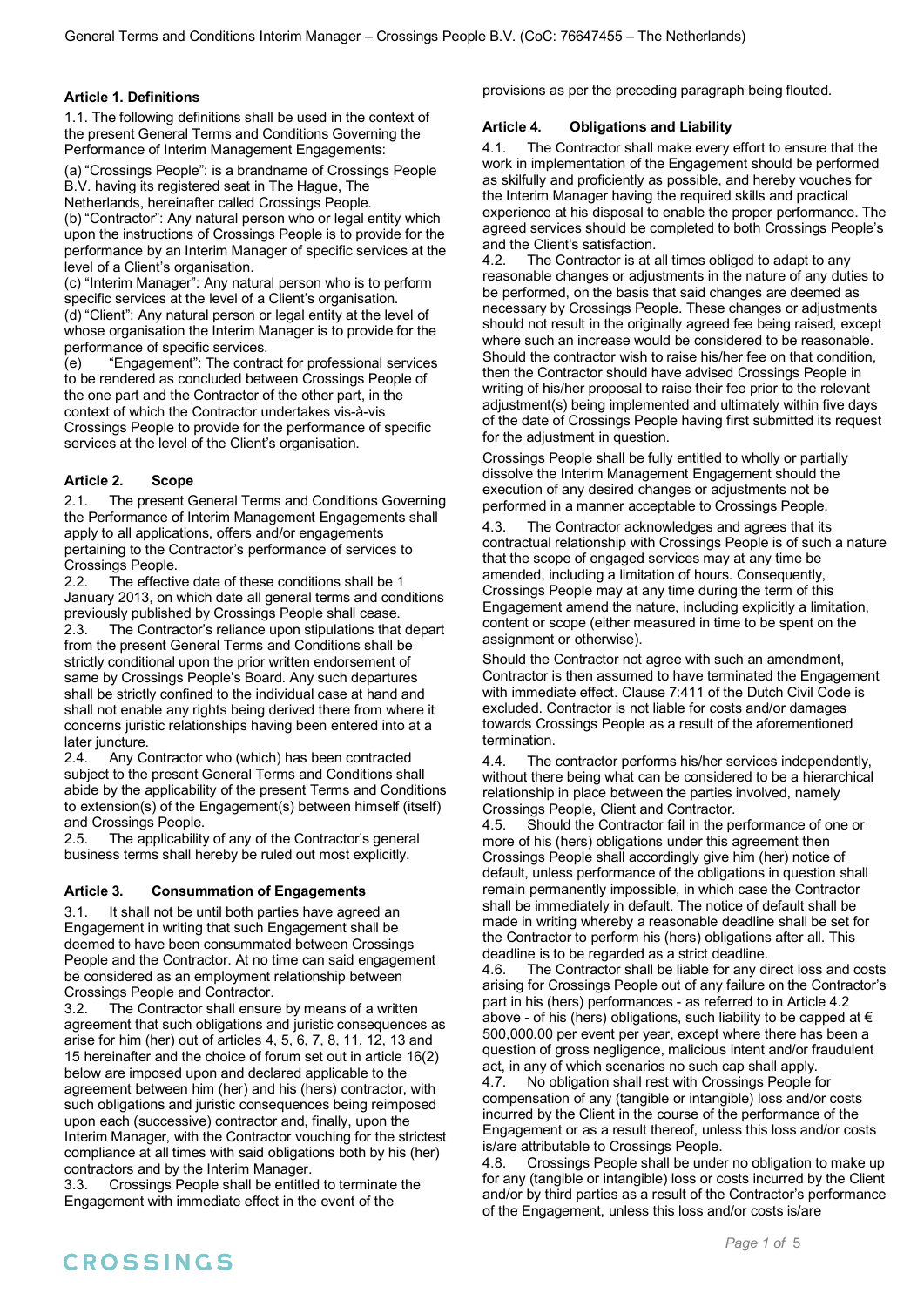attributable to Crossings People. The Contractor shall be under the obligation to take out and maintain adequate business and professional liability insurance providing for cover, to a minimum of  $\epsilon$  500,000.00, of the full complement of loss, risk and liability arising out of the Engagement or in connection therewith. At Crossings People's request, the Contractor shall provide the former with a copy of the schedule of said business and professional liability insurance policy.

## **Article 5. Confidentiality Regarding Matters**

5.1. The Contractor shall observe the strictest confidentiality, both during the term of the Engagement and beyond, where it concerns any such classified information regarding the Client and Crossings People and the operations and clients of the Client and Crossings People and organisations having affiliations with the Client and Crossings People as is known to him (her), no part of which restricted information the Contractor may utilise for use either by himself (herself) or by third parties. The Contractor shall more in particular be banned from publicising confidential information and/or disclosing same to third parties, the latter including organisations that qualify as Crossings People's competitors. "Confidential information" as per the present article shall be defined as the full complement of information and details (including information of a technical, financial and commercial nature, customer files, drawings, models and/or know how as well as any documents and/or files containing any such information) having been given classified status or with whose confidential nature the Contractor is familiar or should reasonably be deemed to be familiar, unless such information had already come to the Contractor's notice via an alternative path.

5.2. The Contractor shall also impose the obligation stipulated in the preceding paragraph upon the Interim Manager, with the Contractor ensuring upon Crossings People's first request to this effect that a confidentiality agreement should be signed by the Interim Manager. 5.3. Any such confidential information – including copies of same – belonging to or benefiting the Client and/or Crossings People as comes to rest with the Contractor and/or the Interim Manager shall be, and continue to be, the property of the Client or Crossings People, as the case may be, with the Contractor being under the obligation to return said confidential information to the Client and/or to Crossings People, and vouching for the return by the Interim Manager of confidential information, on the day of termination of the Engagement.

5.4. Crossings People shall be entitled to terminate the Engagement with immediate effect in the event of (any of) the provisions as per the present article 5 being flouted.

#### **Article 6. Selection**

6.1. Crossings People shall hand out Engagements with a view to a particular Interim Manager being charged with their performance. In this context a (prospective) Interim Manager shall be available, upon Crossings People's request, for an interview with Crossings People. Introduction to any Client of any (prospective) Interim Managers shall be deferred until an interview as per the preceding sentence has been held and the relevant individual has been brought up to speed regarding the work to be performed at the Client's, all of this at Crossings People's discretion.

6.2. Crossings People shall be at liberty to enlist, or refrain from enlisting, a (prospective) Interim Manager for the performance of work at the level of the Client's organisation. Crossings People shall on no condition be under the obligation to make up for losses of whatever nature in the event of it rejecting a (prospective) Interim Manager for

#### whatever reason.

6.3. Crossings People shall operate on the basis of equal opportunity in respect of the selection activities for the (prospective) Interim Manager, irrespective of age, sex, marital status, sexual orientation, life or religious principles, political beliefs, race, ethnic origin or nationality.

#### **Article 7. Employment**

7.1. Without prejudice to the provisions as per the other articles of these General Business Terms, the Contractor shall forthwith notify Crossings People in the event of the Client inviting the Interim Manager to take up a direct contractual relationship with it – including an employment contract or contract for professional services – during the actual term, or within the next 18 months of the date of termination, of the Engagement.

#### **Article 8. Sideline Activities and Competition**

All companies forming part of the Contractor shall hereby undertake to refrain from engaging in acquisition activities – in the broadest possible sense – at those of Crossings People's Clients with which Crossings People has brought the Contractor into contact in connection with (potential) Engagements for a period of 18 months after the ending of an Engagement (if any). Where any Client itself proceeds to make overtures vis-à-vis the Contractor, the latter shall forthwith notify Crossings People accordingly and shall subsequently refrain from responding visà-vis said Client unless and until Crossings People has granted him (her) explicit written permission to do so.

8.2. The Contractor shall be banned without Crossings People having granted its explicit written permission from performing other Engagements or activities, as the case may be, at the Client or at any Client-affiliated organisation, both for the term of the Engagement and for a further 18-month term of the date as at which the Engagement was terminated, without mediation by Crossings People, as indeed he (she) shall be banned from taking up a contractual relationship with the Client or with any Client-affiliated organisation, be it in his (hers) own name or through and/or in collaboration with natural persons or legal entities.

8.3. The Contractor shall not be permitted without Crossings People having granted its explicit written permission throughout the term of the Engagement either directly or indirectly to perform engagements for the benefit of any other principal(s) or employer(s) whose operations are competitive to those of the Client or to those of any of the latter's affiliated organisations or to join or participate in these organisations respectively. 8.4. The Contractor shall not be permitted, both for the term of the Engagement and for a two- year term of the date as at

which the Engagement was terminated, to canvass any of Crossings People's and/or the Client's staff with the aim of having them perform work for someone other than Crossings People and/or the Client.

#### **Article 9. Penalties**

9.1. In the event of articles 5, 8 and/or 15 of the present General Terms and Conditions being flouted by the Contractor, an immediately payable penalty in the amount of  $\epsilon$  10,000.00 each and € 500.00 for each calendar day or part thereof that the infringement continues shall be due and payable by the Contractor to Crossings People, without prejudice to Crossings People being entitled instead to insist on the relevant stipulations being complied with and/or comprehensive compensation being offered for its losses.

#### **Article 10. Fees**

10.1. A fee shall be due and payable by Crossings People to the Contractor for services having been rendered by the Interim Manager in the context of the Engagement, the (method of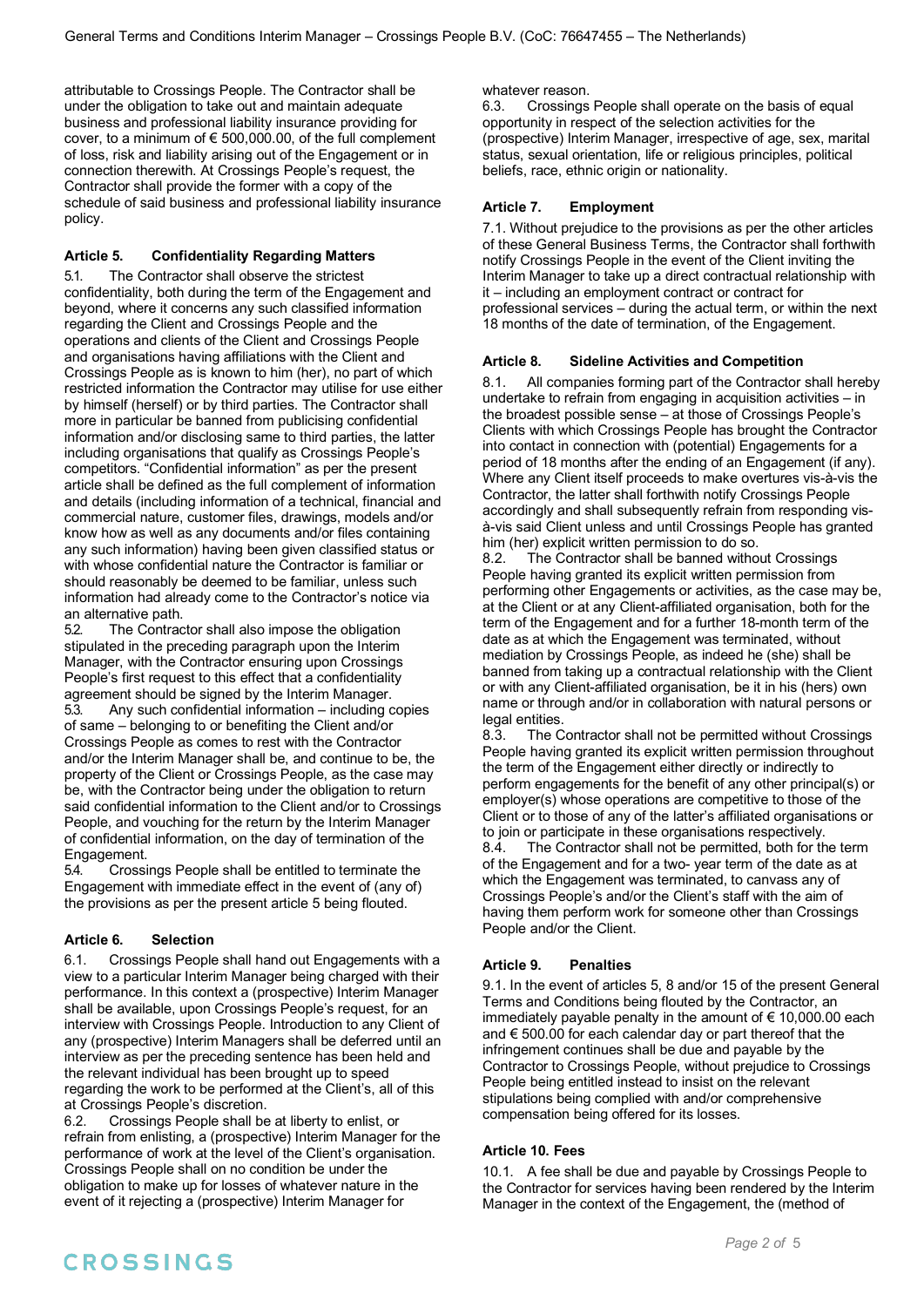calculation of the) value of said fee to be agreed in the context of the Engagement, said fee to be stated exclusive of value-added tax unless it has explicitly been agreed to the contrary.

10.2. The fee referred to in the preceding paragraph shall be inclusive of travel and accommodation expenses and occasional expenses as well as claims arising out of special hazards pertaining to the services to be rendered, unless it has explicitly been agreed to the contrary.

10.3. Claims to the fee referred to sub 10(1) above shall only accrue to the Contractor for periods during which the Interim Manager has effectively performed work for the Client's benefit, whereas no claims to the fee referred to sub 10(1) above or any other remuneration or compensation (for loss) of any nature whatsoever shall accrue to the Contractor in all other scenarios involving the Interim Manager for whatever reason effectively performing no work for the Client. 10.4. The fee referred to sub 10(1) above shall be deemed to be inclusive of all allowances, bonuses and reimbursements of whatever name and/or nature entitlement to which would accrue, either statutorily or otherwise and at any one time, to the Contractor in its dealings with Crossings People.

#### **Article 11. Payment**

11.1. The Contractor shall be under the obligation to raise monthly invoices with Crossings People for its work in performance of the Engagement, such invoices to be addressed to Crossings People and always within 14 calendar days of the final day of the calendar month in which the work in performance of the Engagement has been performed.

11.2. The Contractor in its invoices to Crossings People shall include an accurate breakdown of the period and work to which the invoices amount relates, in which context it shall maintain, throughout the term of the Engagement, a time sheet per calendar month (on reference to the days and hours worked during the relevant month) the format of which shall be as dictated by Crossings People. The relevant time sheets shall each include an explicit reference to the Crossings People project number. The Contractor shall submit each monthly time sheet for the Client's approval, except where it has explicitly been agreed to the contrary. 11.3. The Contractor shall be under the obligation each month to make available to Crossings People, either as hard copy or digitally, (a copy of) the time sheet referred to in the preceding paragraph bearing the Client's signature for approval, and shall do so within three working days each of the final day of the calendar month during which work has been performed in performance of the Engagement. The Client-approved document shall serve as the basis in computing the fee referred to sub 10(1) above.

11.4. The Contractor's invoicing shall comply with the standards – where appropriate – as set out in Section 35 of the Netherlands Value Added Tax Act 1968 as well as providing for:

references to the date(s) of the services having been rendered;

enclosure of an original version and a copy of the Clientapproved time sheet;

an accurate breakdown into hours and/or days, with references to the corresponding rate(s);

an unambiguous description of the relevant work as well as disclosure of the Interim Manager's name;

a reference to the relevant Crossings People project number;

a reference to the Contractor's "G" account number where the Contractor has such account at its disposal. 11.5 All invoiced amounts shall be duly settled within 30 days of the date of receipt of the relevant invoice and

approval of same by Crossings People. Crossings People reserves the right to refrain from settling any invoices that are not in compliance with the conditions as set out in the preceding paragraph and/or in Article 12.

11.6 Without Crossings People having explicitly permitted the Contractor to do so in writing, the Contractor shall not be permitted in any manner whatsoever to solicit or collect from the Client any fees other than those referred to sub 10 above.

#### **Article 12. Tax and Social Security Contributions**

The Contractor hereby undertakes vis-à-vis Crossings People that it will comply with prevailing social insurance and tax legislation, with the Contractor reimbursing Crossings People for any losses – inclusive of (default) interest and charges – to be incurred by Crossings People in connection with claims levied by the Inland Revenue owing to the Contractor's failure to comply with the above obligations. The Contractor shall hereby indemnify Crossings People for any social security contribution and/or tax related claims and/or additional assessments pertaining to the Engagement.

12.2. The Contractor must have at his (hers) disposal a frozen bank account (G account) as referred to within the meaning of the Collection of State Taxes Act 1990 and Crossings People shall at all times be entitled to pay 40% of the invoice amount plus the value added tax charged according to the invoice by means of a payment to the Contractor's G account. The Contractor undertakes to only use the amount deposited on the stated G account by Crossings People in this way for the payment of wage tax, value added tax, social security premiums and income-dependent amounts under the Care Insurance Act. 12.3. Article 12.2 shall not apply in the event that the Contractor qualifies as a ZZP ("Independent Worker without Staff") in line with Article 12.4.

12.4. In the event of the Contractor qualifying for "Independent Worker without Staff" ("ZZP") status, it shall make available to Crossings People, in good time prior to the date of commencement of the work, a valid Inland Revenue-issued Certificate of Independent Contractor Status ("VAR Certificate") bearing out that the Contractor's income is designated either as "operating profit" ("VAR/WUO Certificate") or as "income for the company's risk and account" ("VAR/DGA Certificate"), the relevant VAR Certificate being required to relate to the work as the latter is being performed. The Contractor shall be under the obligation throughout the term of the Engagement in good time to submit a fresh VAR/WUO or VAR/DGA Certificate each time the prevailing Certificate is about to expire, with Crossings People being entitled to terminate the Engagement with immediate effect in the event of failure on the part of the Contractor to comply with its obligations as per the present paragraph.

12.5. Where the Contractor does not have a "G" account as referred to in Article 12.2 and does not qualify as a ZZP ("Independent Worker without Staff") in line with Article 12.4 then upon commencement of the Engagement the Contractor shall provide Crossings People with - without the latter having to ask for it – a "Verklaring betalingsgedrag keten- en inlenersaansprakelijkheid" (statement of payment history for vicarious tax liability and recipients' liability) that shows that the Contractor has paid in full and in time value added tax, wage tax, social security premiums and income-dependent contributions under the Care Insurance Act in connection with the deployment of one or more Interim Managers for the performance of the Engagement. This statement must be drawn up by the Inland Revenue, must be certified as original and must be no more than 30 days' old. After submission of this statement, the Contractor must provide Crossings People with a new such statement after the end of each quarter, without Crossings People having to ask for this.

12.6. Should Crossings People strongly suspect that the value added tax, wage tax, social security premiums and incomedependent contributions due under the Care Insurance Act are

# CROSSINGS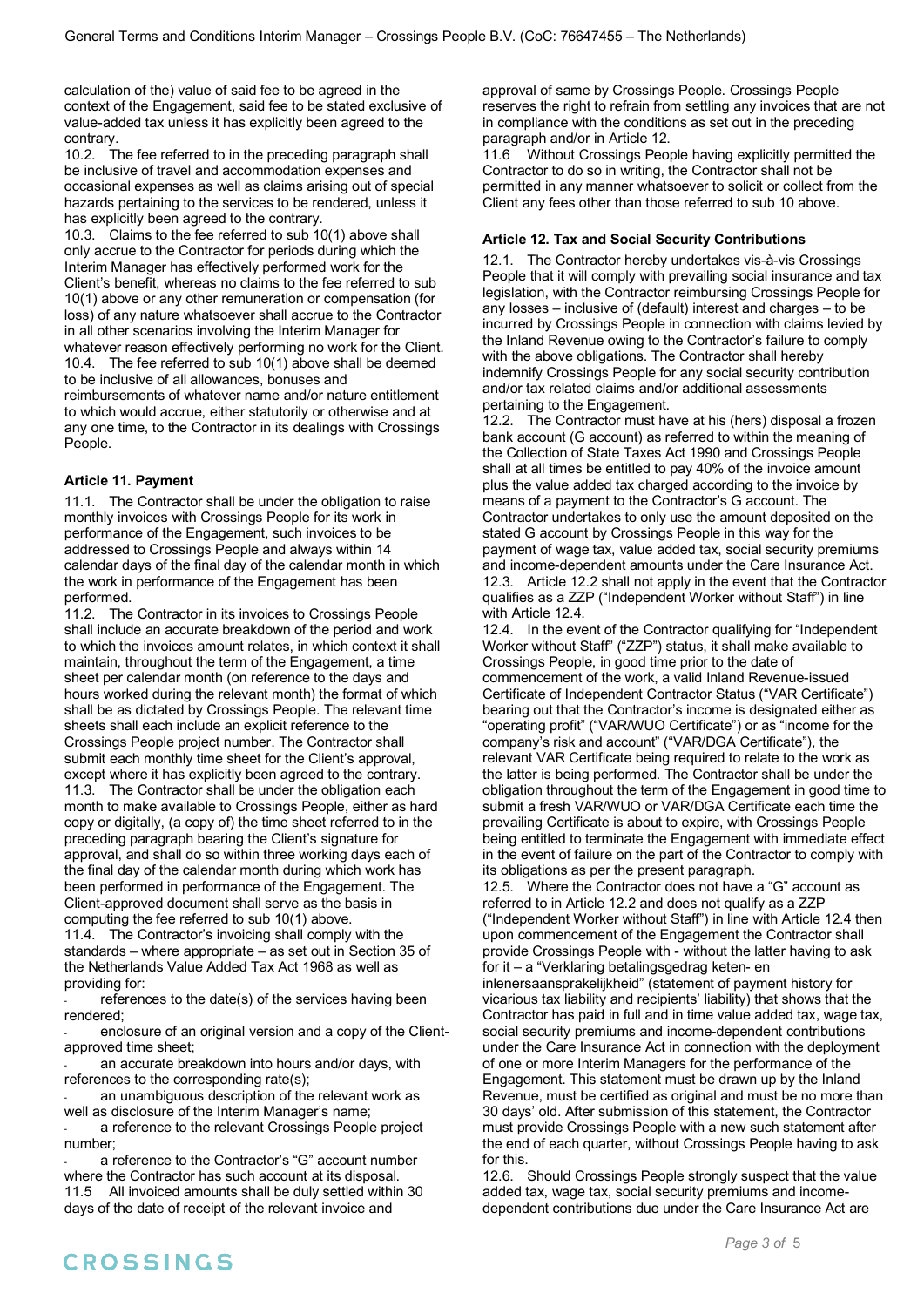not being paid in full and/or in time then at Crossings People's first request the Contractor shall within 30 days provide an Assurance Report signed by an authorised chartered accountant or accounting consultant that shows that the Contractor has paid in full and in time the payments referred to in this article in respect of the Interim Manager(s) deployed in the context of this Engagement. The costs associated with the obtaining of the Assurance Report shall be for the Contractor's account.

12.7. Crossings People shall be entitled to terminate this Engagement in writing with immediate effect and without judicial intervention should the Contractor be unable or unwilling to hand over the statements referred to in articles 12.5 and/or 12.6 or should the Contractor be in arrears with the payment of value added tax, wage tax, social security premiums and income-dependent contributions due under the Care Insurance Act, this without prejudice to Crossings People's right to compensation and without prejudice to the rights that he may have on any other basis. In addition, Crossings People shall be entitled to suspend all payments to the Contractor resulting from the Engagement until such time as the Contractor has been able to provide the above statement or above Assurance Report with the abovementioned content. In such a case, Crossings People shall not owe the Contractor any interest.

12.8. Should the Contractor fail to comply with the requirements imposed in Articles 12.2 to 12.6 then Crossings People shall be entitled to pay 40% of the invoice amount plus the value added tax charged according to the invoice by means of a direct payment to the Inland Revenue. Crossings People shall have full discretion regarding its choice between payment into the Contractor's "G" account as per 12(2) above (where the Contractor has such account at its disposal) and direct payment to the Inland Revenue as referred to in this article. Crossings People shall owe the Contractor no interest in either case, and shall be deemed to have been discharged by the Contractor for the relevant portion of the relevant payment as soon as its transfer to the "G" account or to the Inland Revenue has been effected. 12.9. The Contractor shall be under the obligation to ensure that the Interim Manager is placed under the obligation upon Crossings People's first request to this effect to make available to Crossings People copies of all documents required for identification of the Interim Manager as defined in the Netherlands Wage Tax Act 1964 and the Netherlands Income Tax 2001, as well as being under the obligation to ensure that the Interim Manager is placed under the obligation upon Crossings People's first request to advise it of his tax and social insurance or personal public service number.

#### **Article 13. Term and Termination**

13.1. The Engagement shall terminate ipso jure on expiry of its term, with due observance of the cancellation provisions set out below. The Engagement shall be eligible for renewal, in which case it shall be upheld subject to such conditions as set out in the Engagement, except where it is expressly stipulated to the contrary.

13.2. By way of departure from the provisions set out in the preceding paragraph, either party shall have the right to terminate the Engagement with immediate effect and without being under any obligation to serve advance written notice of default in any of the following scenarios:

(a) where Crossings People, the Contractor and/or the Client is bankrupted;

(b) where Crossings People, the Contractor and/or the Client is (provisionally) granted moratorium of payments; (c) where Crossings People, the Contractor's organisation

or that of the Client is wound up;

(d) where Crossings People, the Contractor and/or the

Client is placed under tutelage;

(e) where the Interim Manager is sentenced, in a final and binding verdict, to (suspended) imprisonment for indictable offence;

(f) in the event of the Interim Manager dying;

(g) where any of the moveable or immoveable assets belonging to either Crossings People, the Contractor and/or the Client are garnished or seized under warrant of execution; (h) where one of the parties acts in infringement of the law and/or with the Client's articles of association and other bye laws;

(i) in the event of failure on the part of one of the parties in complying with any of its obligations pursuant to the Engagement;

(j) where the Engagement between Crossings People and the Client is terminated by the latter, either for reasons of unfitness or inexpert performance on the part of the Interim Manager or owing to actions or omissions on the part of the Contractor qualifying in the context of the Engagement as shortcoming attributable to Crossings People.

13.3. In the event of Crossings People prematurely terminating the Engagement in such scenarios as entitle it to terminate the Engagement with immediate effect in accordance with the present General Terms and Conditions, Crossings People shall be under no obligation to compensate the Contractor for any of the latter's losses.

13.4. Clause 7:411 of the Dutch Civil Code referring to Crossings People 's obligation to pay a remuneration (fee) when the service provision agreement ends prematurely is excluded. 13.5. The Contractor shall be under the obligation to compensate Crossings People for any of the latter's direct (future) losses and costs owing to the Engagement being prematurely terminated by the Contractor as the result of one of the cases referred to in Article 13.2 paragraphs e, h, i and/or j. Please see Article 4 for details of the size of the compensation paid in this context.

## **Article 14. Unavailability and Departure**

14.1. In the event that the Interim Manager is unavailable, is ill or has been involved in an accident, the Contractor shall forthwith notify Crossings People accordingly, and shall then be under the obligation to ensure that an equivalent prospective operative, such to be decided at Crossings People's discretion, should within a reasonable term be nominated in replacement, to last out the residual term of the Engagement. In the event of no suitable prospect being identified and the Interim Manager not being able for a three-week term to perform the work owing to his being unavailable or ill or having been involved in an accident, Crossings People shall be entitled to terminate the Engagement with immediate effect.

14.2. In the event of the contractual relationship between the Contractor and the Interim Manager ceasing to exist, Crossings People shall be entitled to terminate the Engagement with immediate effect.

## **Article 15. Intellectual Property**

15.1. The Contractor hereby vouches for the outcome of the services rendered not infringing upon any prevailing third-party intellectual property right and, moreover, for the use of same not being unlawful vis-à-vis third parties in any other respect, as well as indemnifying Crossings People and holding it harmless against any third-party claims in this regard.

15.2. Any such intellectual and industrial property rights as might arise in the course of the Interim Manager's performance of the work at the level of the Client's organisation, including but not limited to copyrights, shall rest with the Client, with the Contractor granting full cooperation in helping ensure that the intellectual and industrial property rights should duly be transferred to the Client, be registered or be upheld, as the case